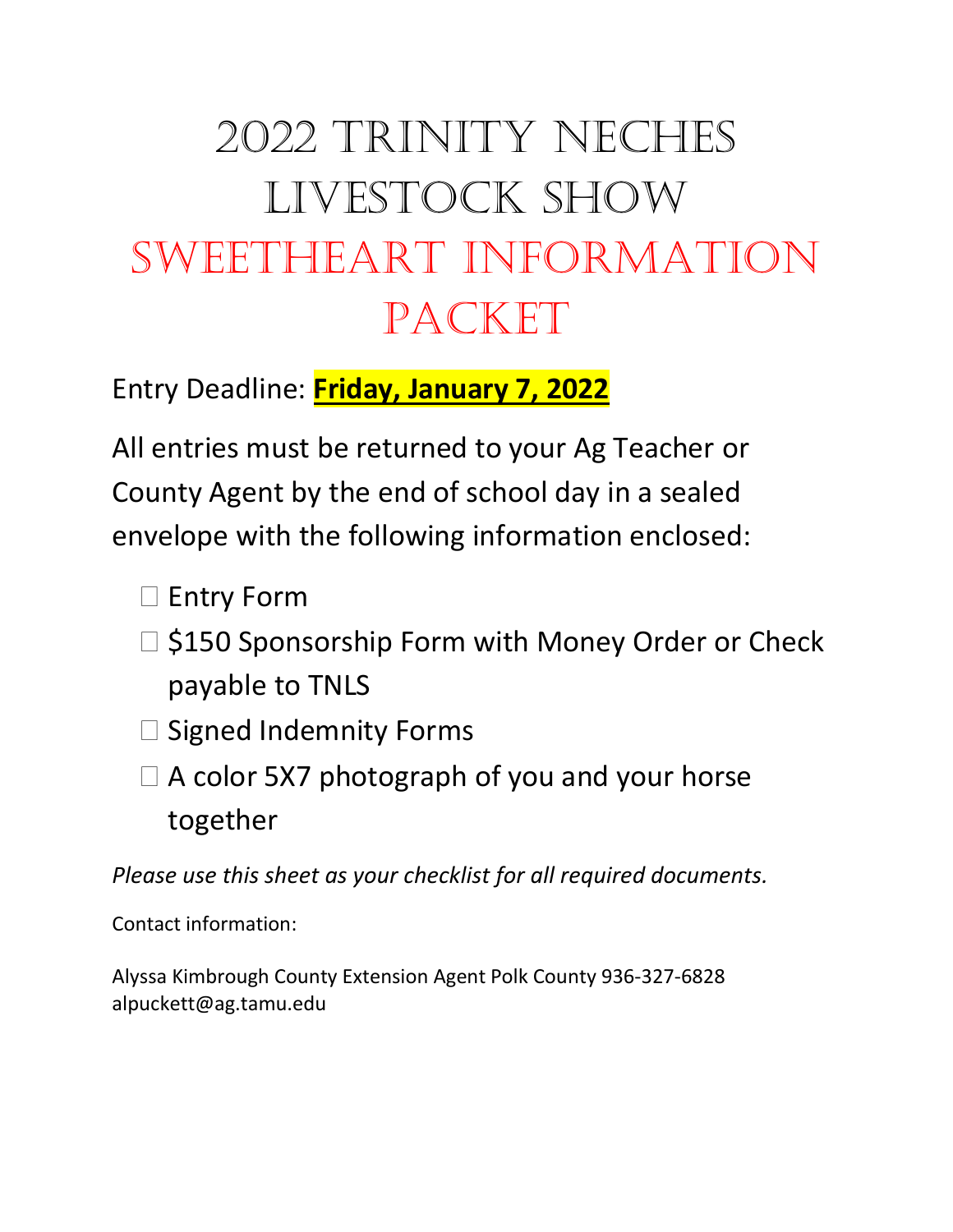### 2022 Trinity Neches Livestock Show

### Sweetheart Entry Form

| Number of Years in Club or Chapter: Cambridge Crade in School: Chapter of Years in Club or Chapter: |  |
|-----------------------------------------------------------------------------------------------------|--|
|                                                                                                     |  |
| Activities or Accomplishment in FFA / 4-H                                                           |  |
| <b>Club/Chapter Activities:</b>                                                                     |  |
|                                                                                                     |  |

Club/Chapter Accomplishments:

Leadership and Community Service Activities involved with:

Hobbies:

Future Goals: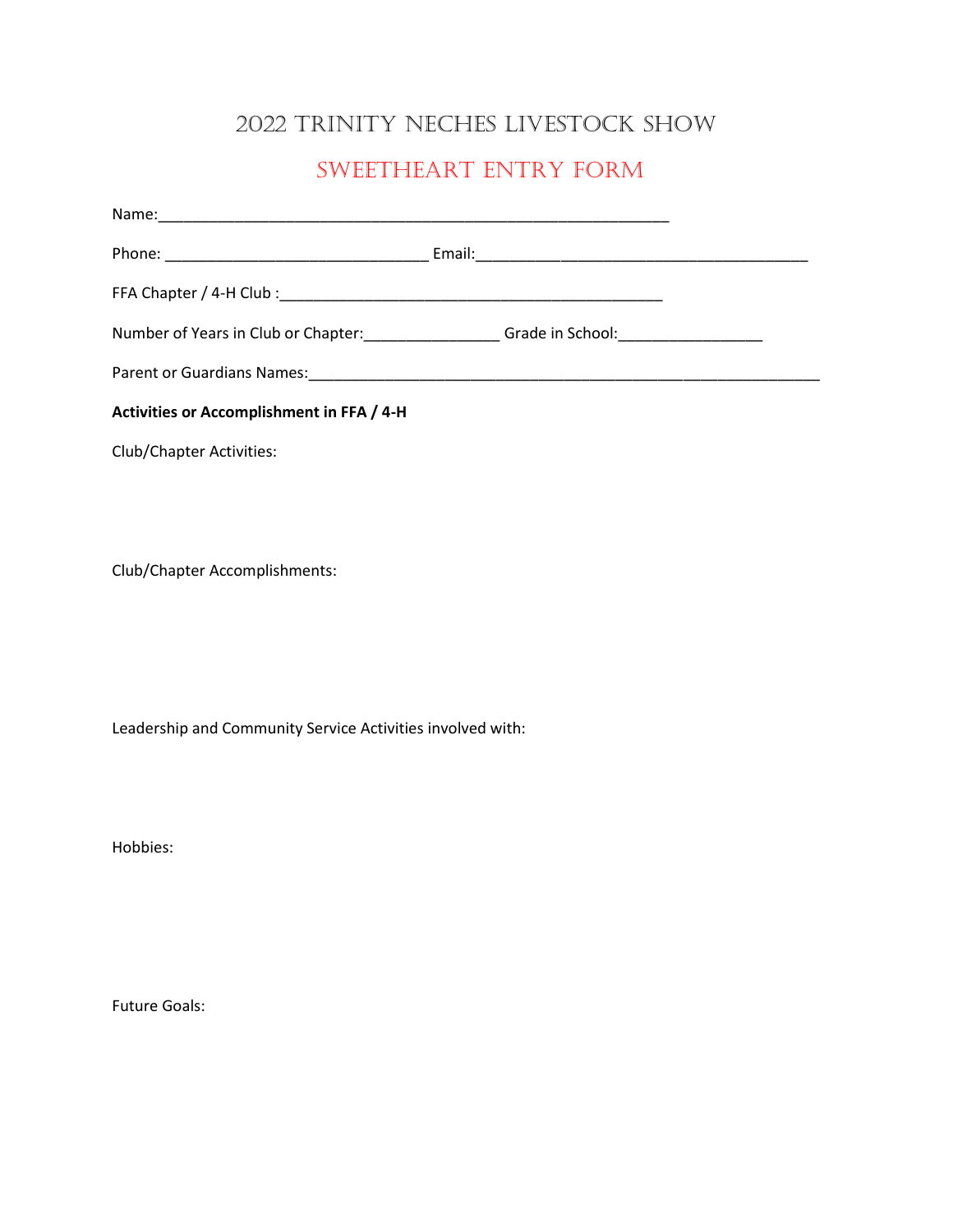## 2022 Trinity Neches Livestock Show Sweetheart Sponsorship Form

Dear Sir/Madam,

This year the Trinity Neches Livestock Show Sweetheart Contestants are seeking sponsorship of their ride in the amount of \$150 in order to help raise fund for prizes. These girls are working exceptionally hard this year and all prizes are given on donated monies. Each contestant will receive prizes along with the sweetheart and runner-up.

The sponsor of each contestant will be recognized the night of the TNLS rodeo, the Polk County Enterprise, and throughout the event. We appreciate your support in advance. We invite you to come out and cheer on your Sweetheart contestant Thursday, March 31, 2022 at the Barney Wiggins Rodeo Arena in Livingston starting at 6pm as they compete for the title of 2022 Trinity Neches Livestock Show Rodeo Sweetheart.

Thank you,

Trinity Neches Livestock Show Sweetheart Chairman

Sponsor Name:\_\_\_\_\_\_\_\_\_\_\_\_\_\_\_\_\_\_\_\_\_\_\_\_\_\_\_\_\_\_\_\_\_\_\_\_\_\_\_\_\_\_\_\_\_\_\_\_\_\_\_\_\_\_\_

Sponsor Phone:\_\_\_\_\_\_\_\_\_\_\_\_\_\_\_\_\_\_\_\_\_\_\_\_\_\_\_\_\_\_\_\_\_\_\_\_\_\_\_\_\_\_\_\_\_\_\_\_\_\_\_\_\_\_\_

Sponsor Address: etc. and the set of the set of the set of the set of the set of the set of the set of the set of the set of the set of the set of the set of the set of the set of the set of the set of the set of the set o

Amount Donated:\_\_\_\_\_\_\_\_\_\_\_\_\_\_\_\_\_\_\_\_\_\_\_\_\_\_\_\_\_\_\_\_\_\_\_\_\_\_\_\_\_\_\_\_\_\_\_\_\_\_\_\_\_\_

*Please Make Checks payable to TNLS*